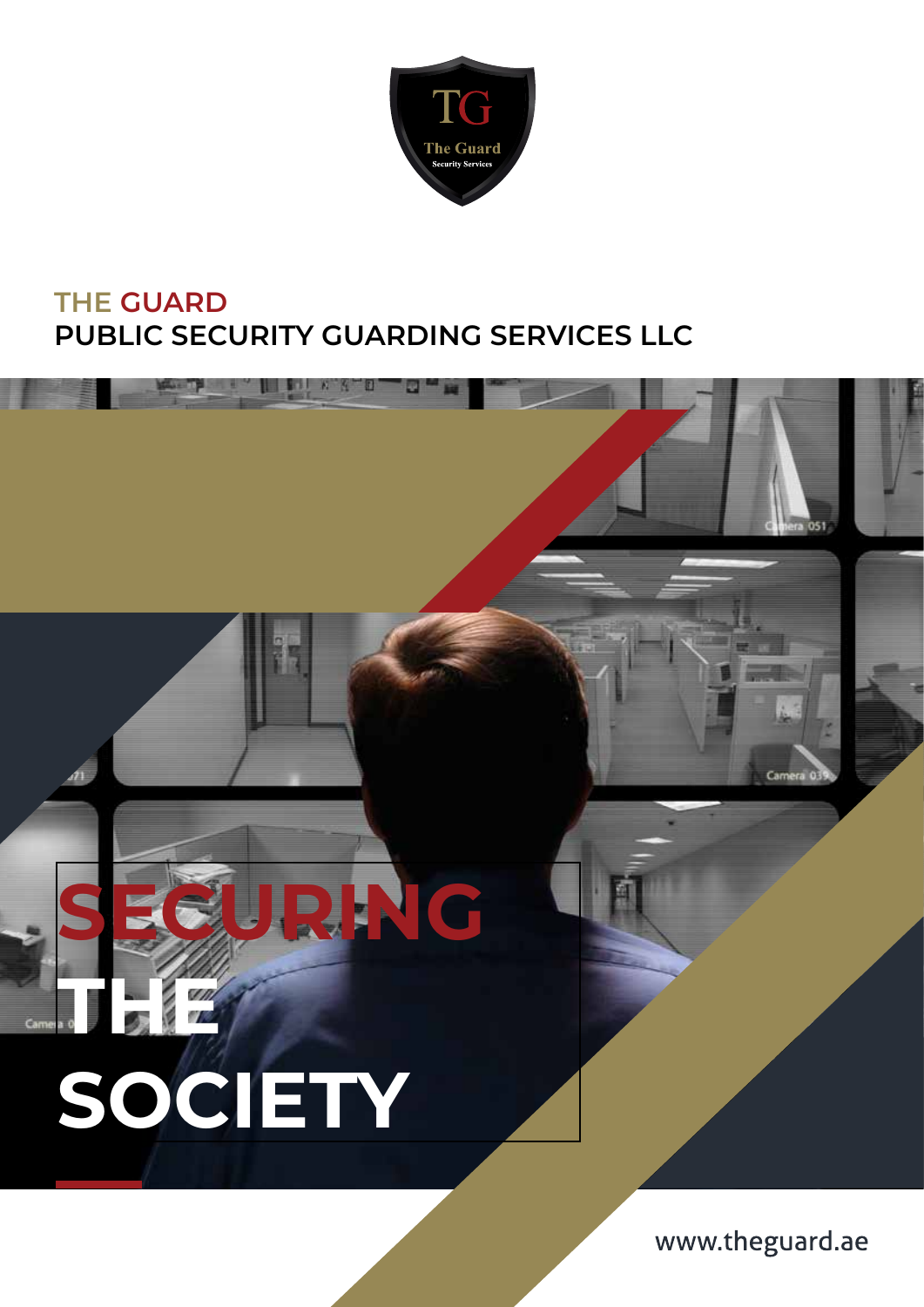### **Get in touch**



Prestige Tower 17<br>4th Floor

T +971 2 4046 560<br>F +971 2 5555 040  $\widehat{\mathcal{C}}$ 

info@theguard.ae<br>www.theguard.ae  $\bigotimes_{\kappa}$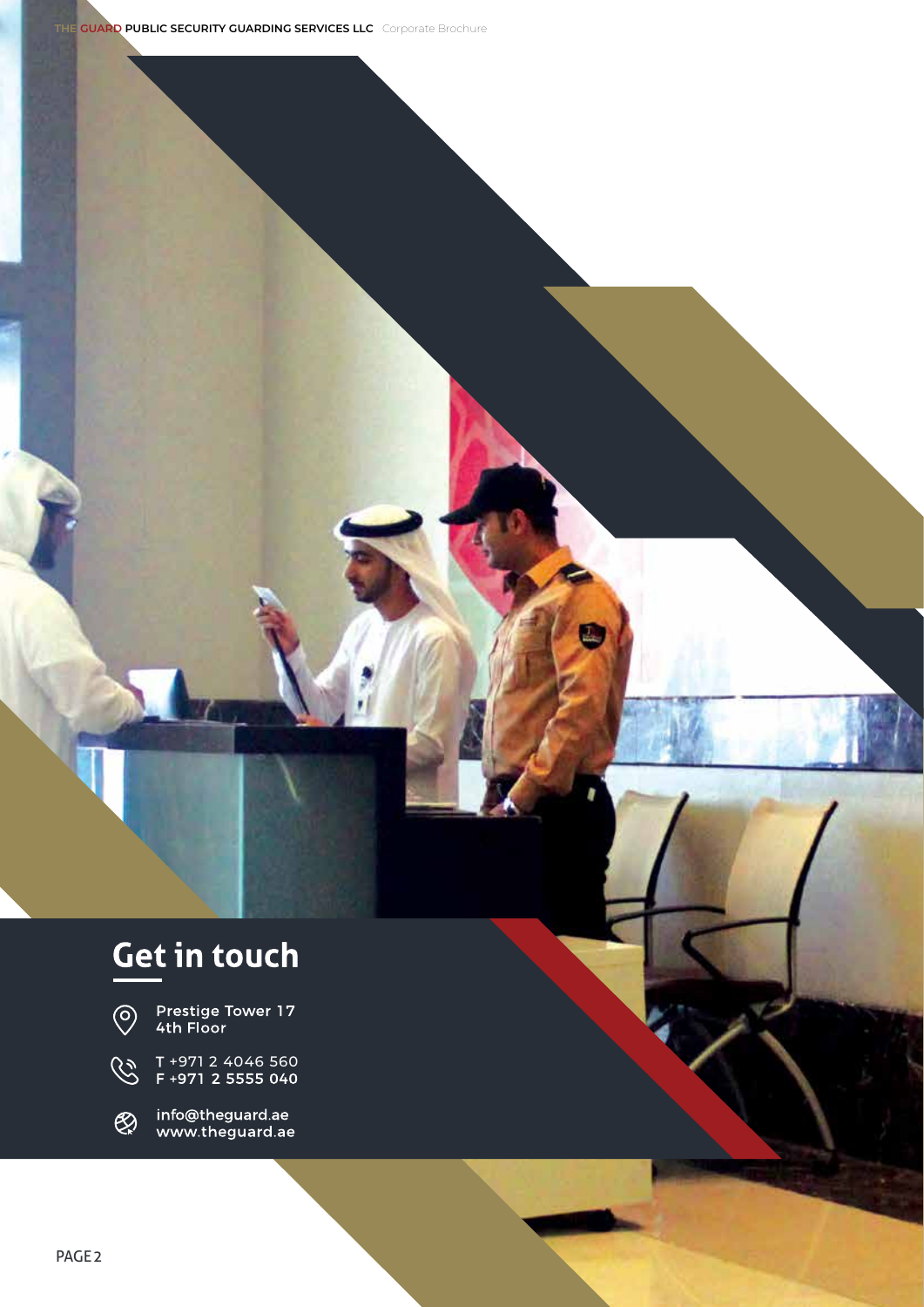### **WELCOME TO A NEW WORLD OF SECURITY**



### **CONTENT**

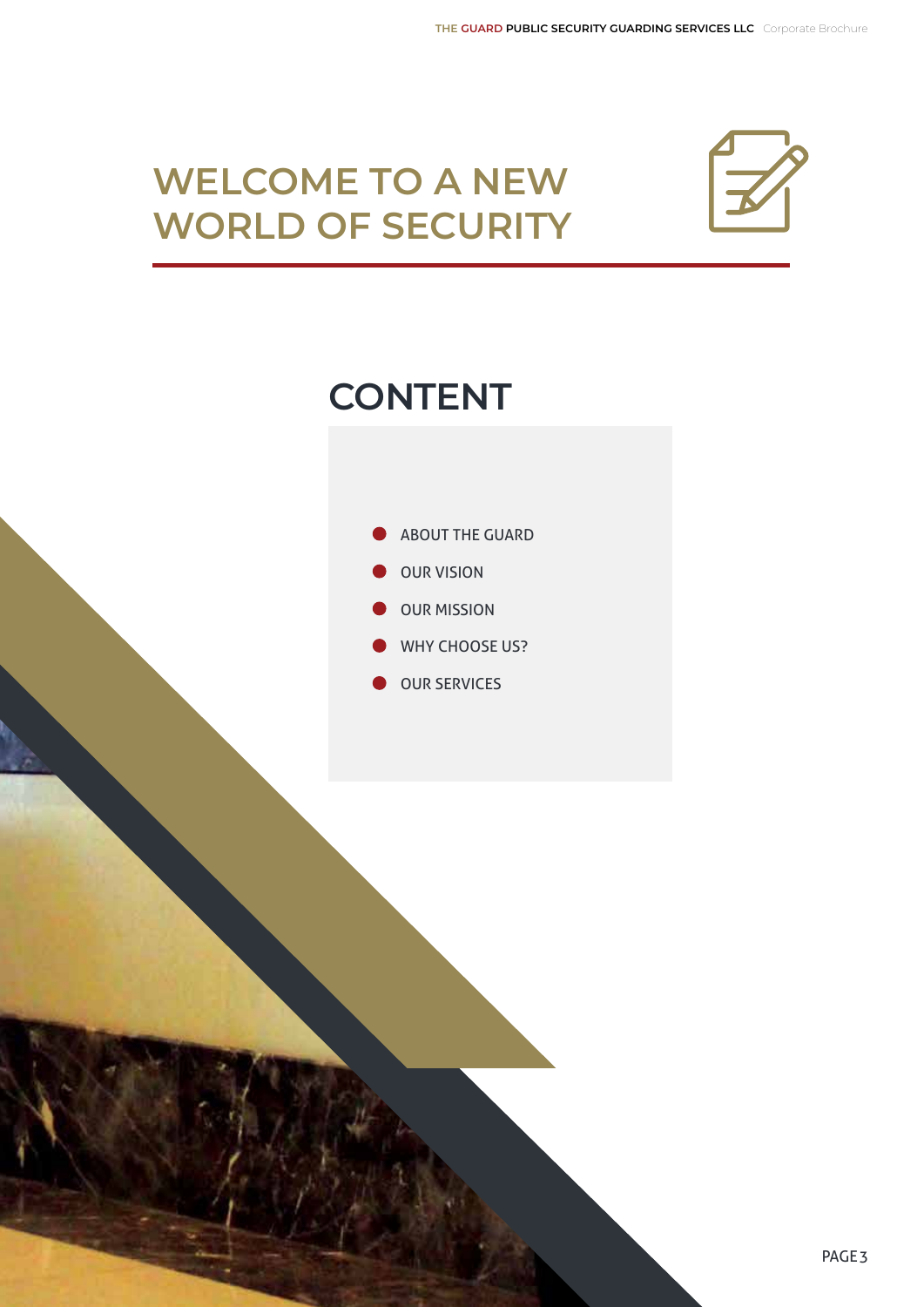## ABOUT **THE GUARD**

The Guard Public Security Guarding Service LLC is a PSDB Licensed security company that specializes in offering tailored security for all types of events, residential and commercial buildings that includes Hotels, Hospitals, Camps, Construction sites, Schools, Community centers, Public places, Shops, Malls, Warehouses etc.

With a current workforce of 200+ National Security Institute (NSI) trained security professionals, "The Guard" is currently providing its services to some of the most prestigious clients in the area including but not limited to Al Reef Villas with 2300 houses, Al Reef Downtown with 46 buildings, Capital Mall, Prestige Tower with 2 buildings, Al Reef 2 with almost 800 units, and Al Reef Retail area.



### **OUR APPROACH**

We approach our security operations in a professional and systematic way. That is how we have earned the reputation of most trusted security service in the area. Our approach is based on three fundamentals:

Highly engaged and well-trained workforce. Subject matter experts to lead all contracts. • Commitment to service excellence.

This approach enables us to deliver highly reliable and responsive security service. We know that our clients' security needs may change, sometimes at a very short notice, so we have developed a highly flexible model. By self-delivering our security services, we retain the flexibility to quickly and efficiently ramp up or scale down our security solutions to conform to as expected.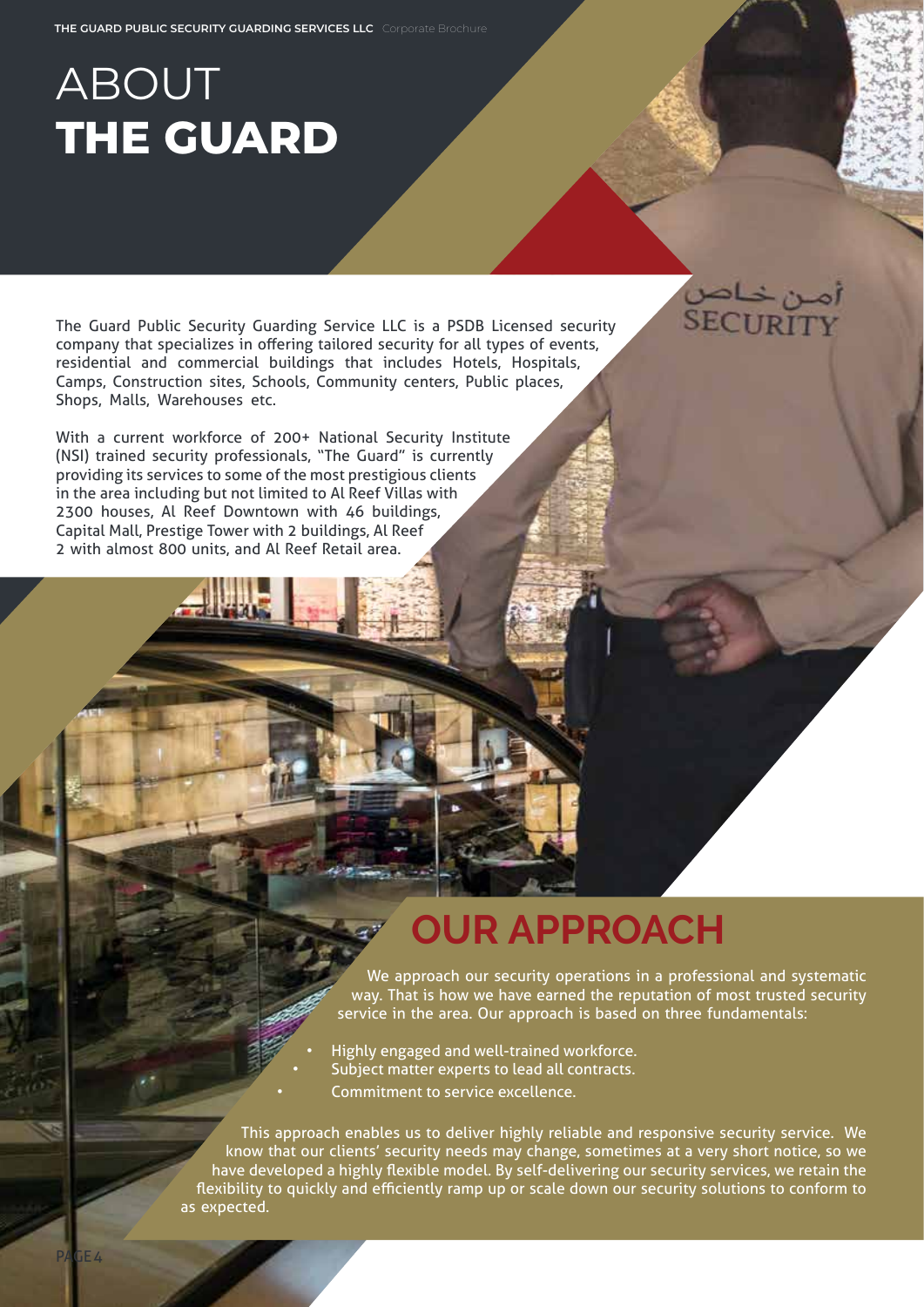**THE GUARD PUBLIC SECURITY GUARDING SERVICES LLC** Corporate Brochure



# **OUR VISION**

Our vision is to be recognized as a leader in providing manned guarding and security services while constantly maintaining the highest standards of customer satisfaction through unmatched professionalism.

### **OUR MISSION**

Our mission is to offer top class security solutions to clients with the objective of providing them assurance so they can focus on their business with full attention. We aim to offer tailor-made services to clients that are not only customized according to their specific needs but also help them to remain within their allocated budget.

We follow an integrated approach that involves identification of security risks, provide reassurance and take necessary measures to keep you and your assets safe.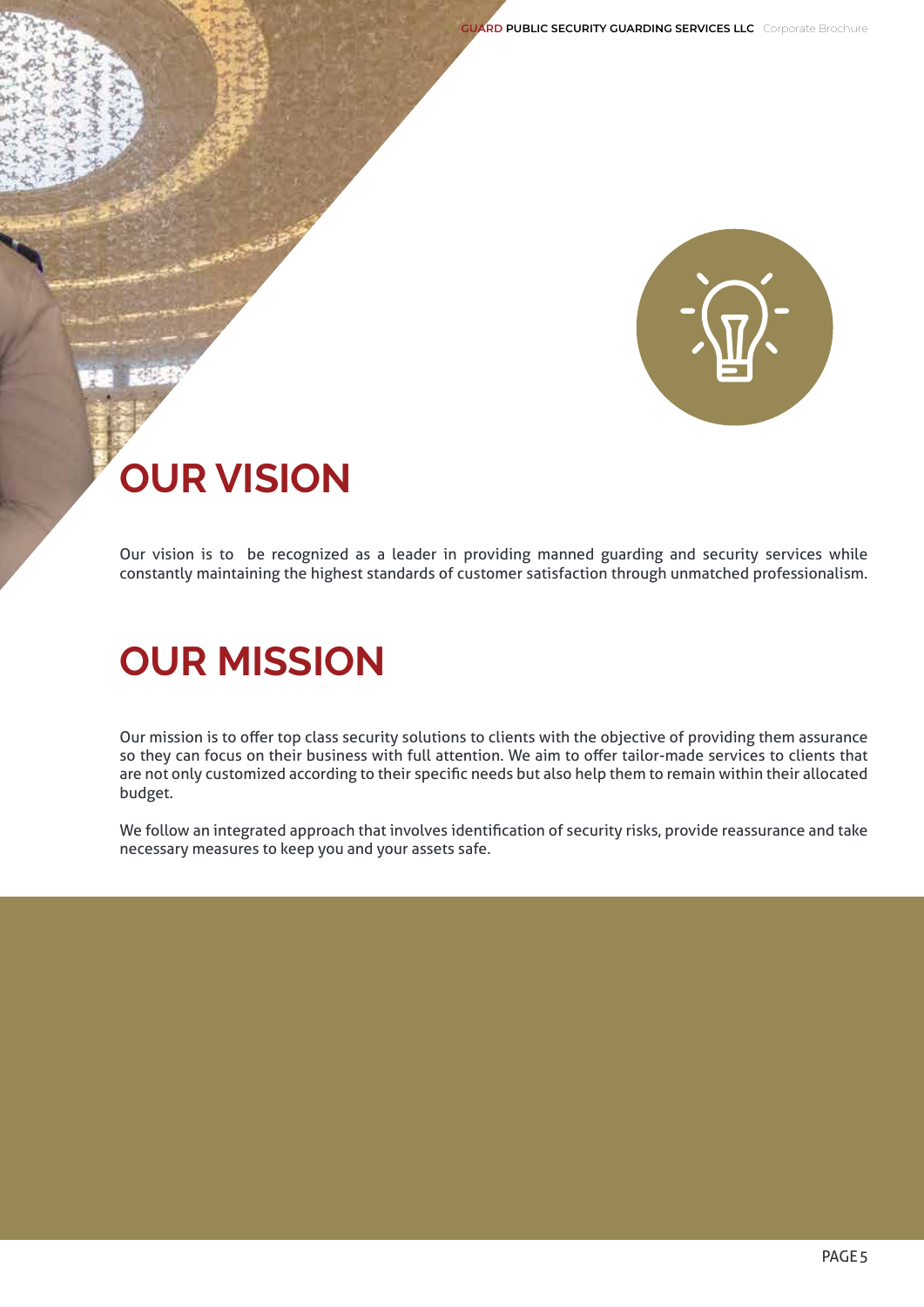# WHY **CHOOSE US?**

We are a well-established company with a proven track record of providing security to all types and size of businesses. With a core focus on excellence and commitment to achieve the highest level of customer satisfaction, the company has become a top choice for all types of security needs.

# HERE ARE FEW REASONS THAT HELP US **STAND OUT OF CROWD**

#### **WE ARE A LICENSED SECURITY COMPANY**



"The Guard "is licensed by Private Security Business Department, UAE, as a Security service provider. We take pride that all our security guards and security professionals are certified by National Security Institute (NSI).

#### **SECURITY SERVICES TAILORED TO YOUR NEEDS**

Every organization has different security needs which is why we feel that your security program should be customized accordingly and The Guard has the expertise in tailoring our services according to your specific needs and requirements regardless of the size and type of your business.

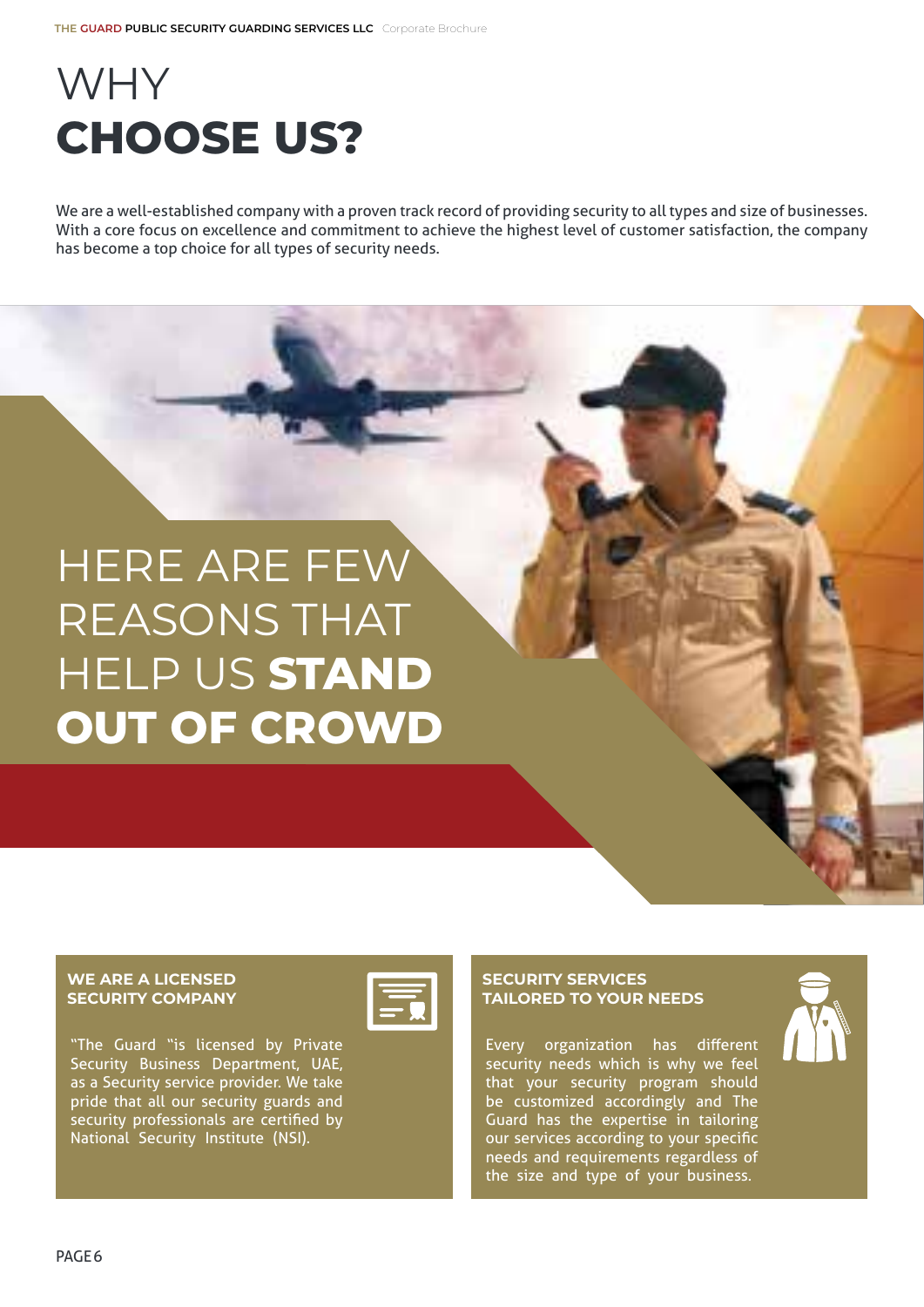#### **WE ONLY HIRE THE BEST**

When it comes to selecting security officers, The Guard has very strict criteria that enable us to hire only the best resource available in the market. Evaluation is a key stage prior to hiring and we ensure that each hired security guard is based on a certain level of professionalism, mannerism, aptitude, local knowledge and skills. In addition to that, they undergo a complete and thorough background check as well. All of our security guards are aged between 22-36 maximum with prior police and military experience.

#### **INTENSIVE ON JOB TRAINING IS A MUST**

Our security officers go through a complete background check and intense on the job training which helps them to develop their skills in the manned guarding and security industry. Our training program focuses on customer services, public relations, surveillance techniques, crowd control, fire, health, and safety etc.

#### **AVAILABLE 7/24 AT YOUR SERVICE**

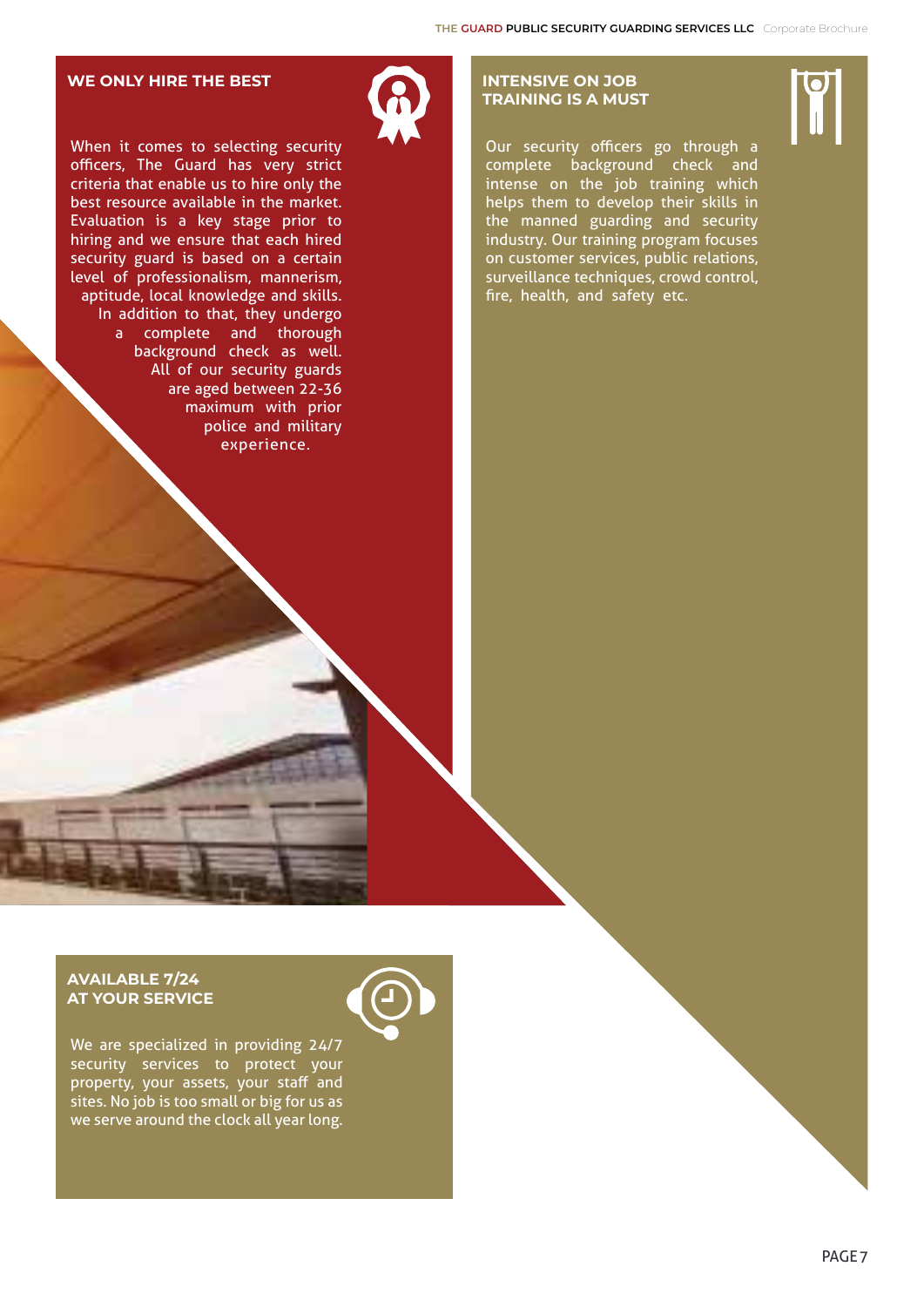# OUR **SERVICES**

All of our services are developed with a key focus on keeping the client`s business, people, and assets protected by which we are committed to achieve the highest level of customer satisfaction.



other companies, our guards have local knowledge and onsite training which helps them to identify and deal with any such situation that requires immediate intervention. Fully backed by security control room for quick assistance, our manned guarding service provides optimal efficiency and compliance across single or multiple site environments.

#### **OUR MANNED GUARDING SERVICE INCLUDES:**



PAGE8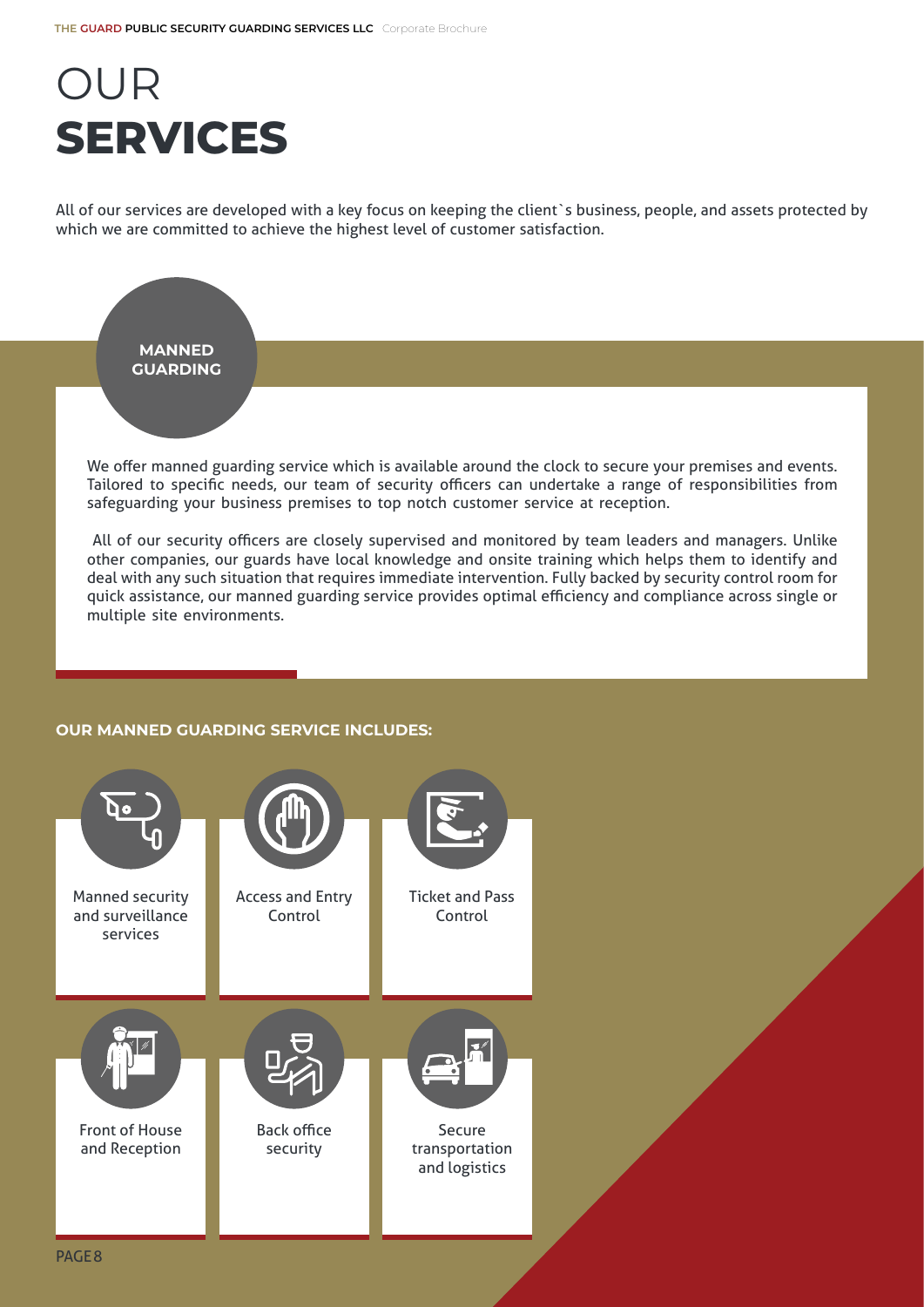**THE GUARD PUBLIC SECURITY GUARDING SERVICES LLC** Corporate Brochure

### EVENT **SECURITY**

أمين خياص<br>SECURITY



"The Guard" offers comprehensive event security and crowd management services. Be it few or a gathering of more than 10000 people, our security team is fully experienced in keeping your events safe and secure. Whether a private function, corporate event, exhibition, sporting event, or music concert, The Guard is at your service with the right combination of skills, local knowledge, and experience to cater the security needs of all types of crowd. We handle every event with proper planning and to do so we get our clients involved from the very beginning till the end of an event to discuss their security needs and finalize each and every detail at every step of the way.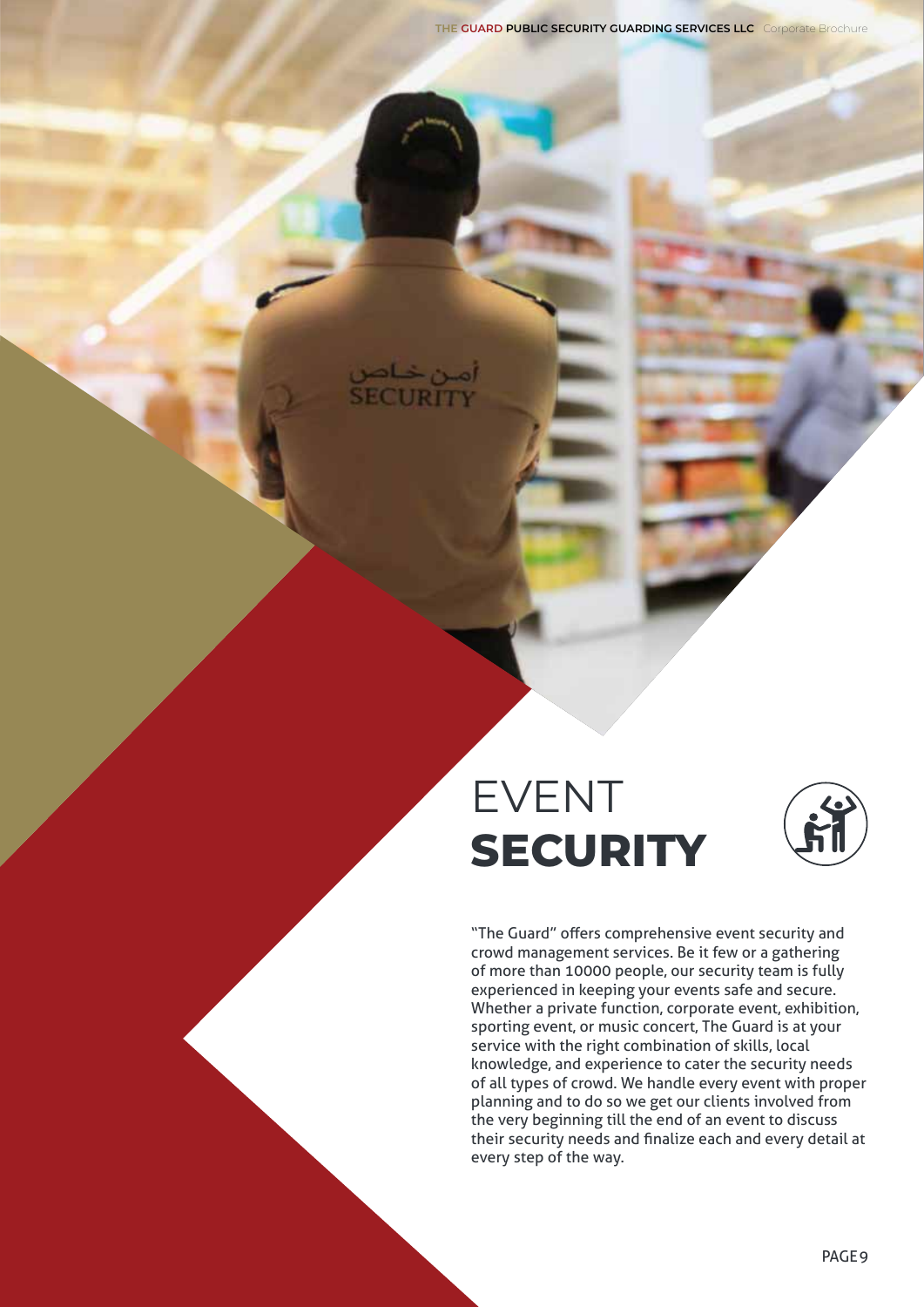## MOBILE **PATROLS**



Our Mobile Patrols service is not only a reliable but a cost-effective way of securing your business. It provides visual deterrent giving you assurance that there is someone available to quickly respond and deal with security-related issues. Adding on, our mobile patrolling guards perform random visits throughout the day with regular intervals to keep unwelcomed visitors at bay whilst keeping a check on the interior and exterior security of the site. Our mobile patrols service also caters the needs of businesses where the client extensive areas of multiple sites to secure.





### KEY HOLDING **SERVICE**

Key Holding Service ensures the access to property all the times even during out of hours. It helps in many ways from providing quick entry to concerned people in case of fire, theft, or alarm activation. So you don't have to rely on staff to keep keys safe and attend out of hours activities. With this service, your area remains secure and accessible all the times. In addition to that having a professional key holding, arrangement may also keep insurance premiums down.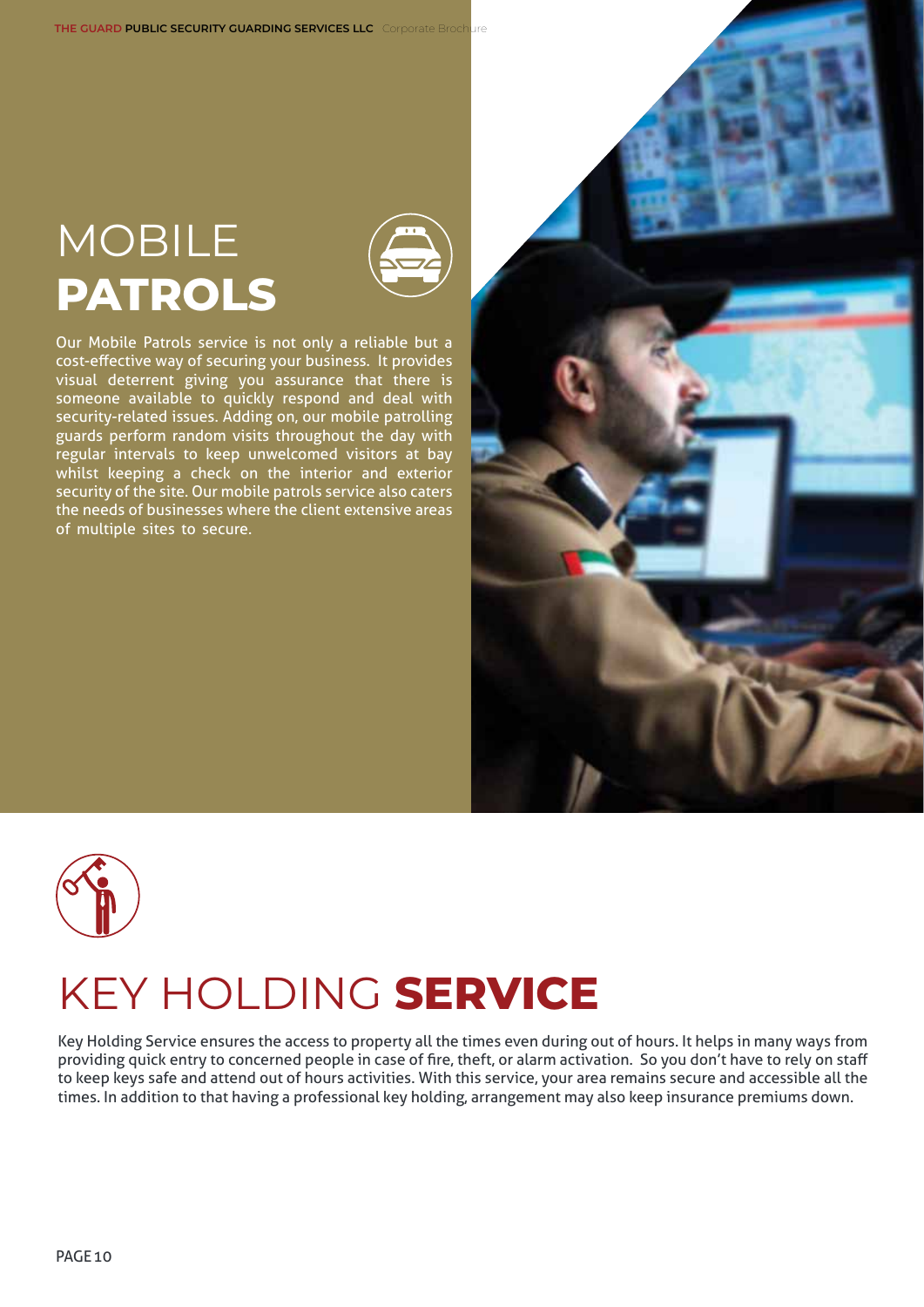



### ALARM RESPONSE **SERVICE**

Our Alarm Response Services is in conjunction with key holding service provides around the clock protection by responding to any event that may trigger an alarm. Our security officers quickly respond to any alarm alert from your premises. Not only this, we also keep full documentation of all the alarm alerts received and also keep track of attending the site out of hours. The main benefit here is that there is no need to put any staff in a potentially harmful situation during the night or at weekends.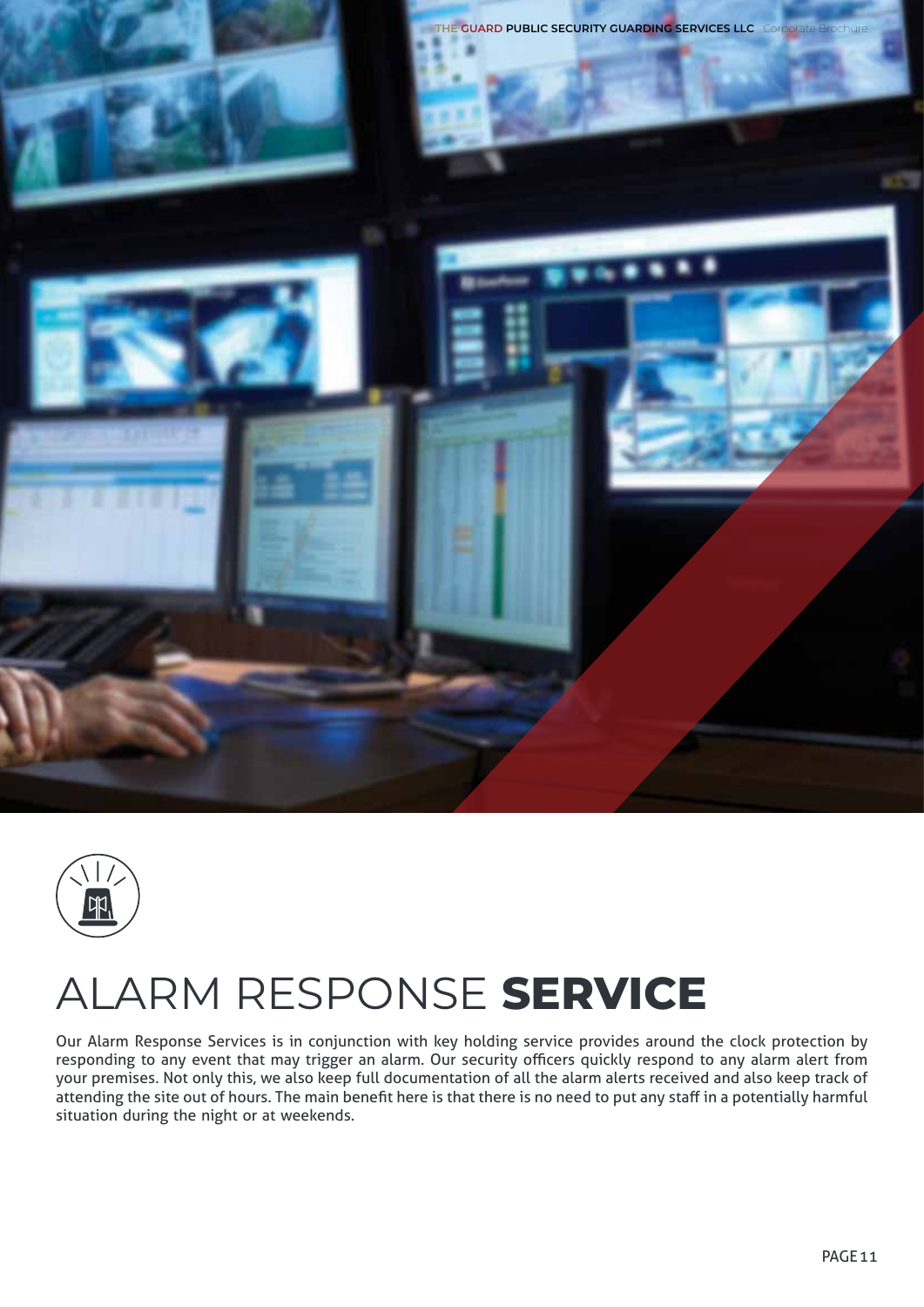

# RECEPTION **SECURITY**

With our reception security services, we also provide highly trained and experienced security officers who can work at the reception to provide customer service while keeping a control on who enters your premises. In addition to taking care of security issues, our security officers will perform additional tasks as per your requirements including:

- Keeping a check on customers or visitors
- Keeping records of visitors
- Help visitors with directions
- Providing support for day to day activities on reception
- First Aid and Emergency response



## VIP **SECURITY**

Our VIP security service is specially designed to provide security cover at home and on the move. With uniformed special trained close protection experts on the side, we work by shadowing your VIP guests during all activities including but not limited to dealing with press, paparazzi and so on. In addition, we also plan routes, prepare venues to make sure everything runs smoothly and as planned.